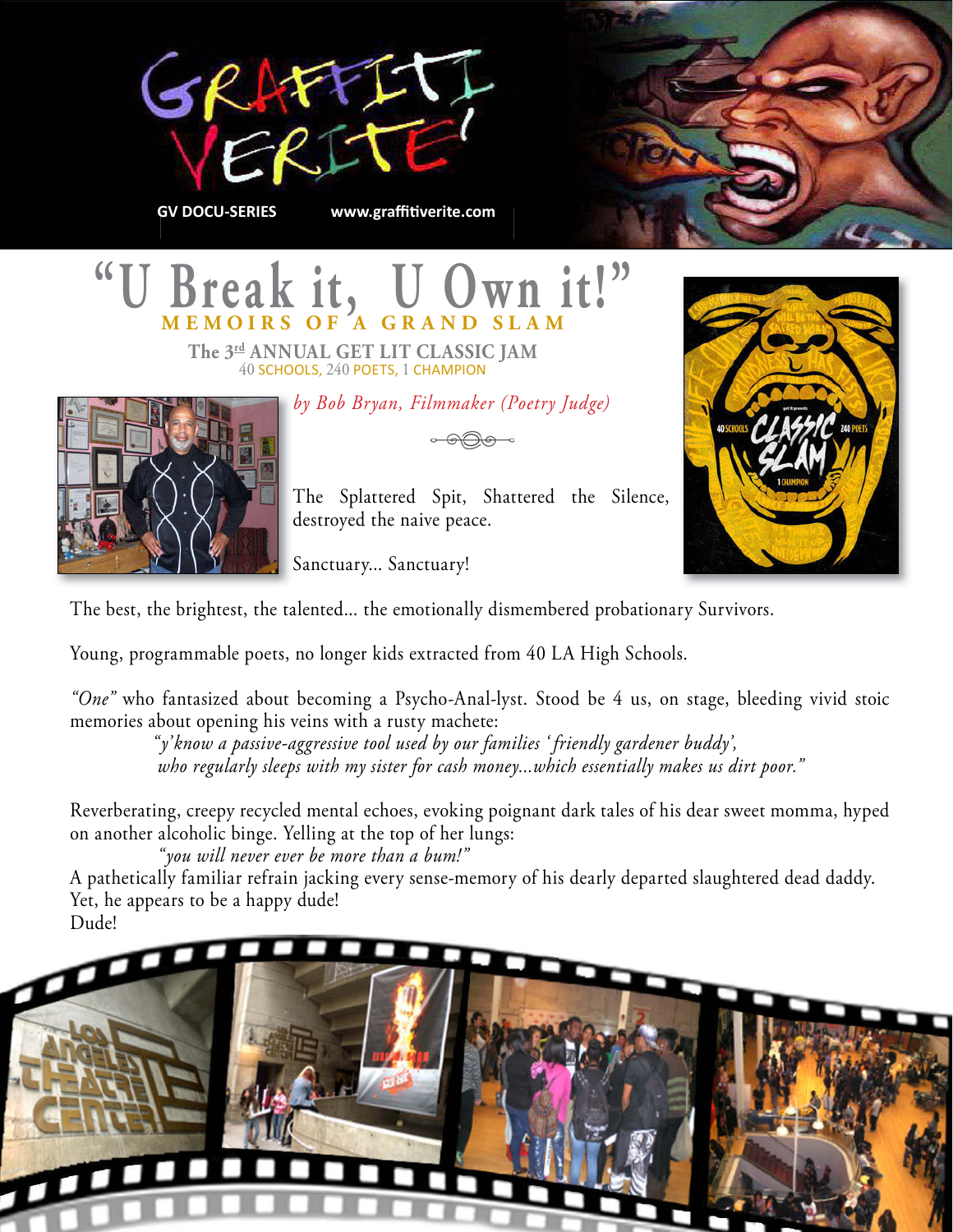#### **[GV DOCU-SERIES www.graffitiverite.com](http://www.graffitiverite.com)**

Memories about growing old in LA, while chasing corny ideas of happiness... dreaming of someday *"miraculously"* being able to VOTE.

The raw, primal nocturnal indigenous *"Scream of Dreamers,"* where the act of growing-up is fraught with anxiety and paranoid optimism.

Helpless, hi-jacked black crows caught up in the air blush of terrifying Santa Ana's...where there is NO EXIT!

...and then there's the plasticized Grief Counselor who insists on silently sitting with you, waiting for you to confess your indescribable pain at having just lost your father to cancer.

The words never come and that's just about right considering: *"I don't know you b\*tch!"* Internal translation: *"Daddy! Mi Papa..."*

Another, young *"student-mommy"* just wanting to get through another DAY...to-day!

Our children, pop-lockin' their stripped down contorted poems of molestation...a twisted journey thru adolescence. A forced maturity, co-opted beyond their tender years.

Secret insights into their violent and scarred psyches' -stories of brutal RAPE, Mi Vida...mi familia, my brother, my dirty daddy.

Again and Again and Again...oh my God!

Brilliantly...a solitary, succulent exuberant sentimental sweet poem of *"Innocent Love"* breaks out like an Oasis gifted from the cracks in the concrete.

Blooming Tulips not Roses!

A vulnerable anomaly of sweetness, an invitation to the prom.

The Poet is awarded with cheers and applause. A welcome break from the madness...

But Life goes on...ALIENS, ILLEGAL'S, Crack, Abandonment, Gangs, Alienation, Weed and Frustrating Ambition...the insults, the stereotypes, the scrambled identity crisis. It's all good, right?

Broken promises... Politics as usual!

When the thunderous applause ends and the atta-boys & hugs retire, the provocative performance afterglow fades back into an anti-climatic dull, flat sadness. This is the face well-known to strangers.

Alas, the moment has passed...